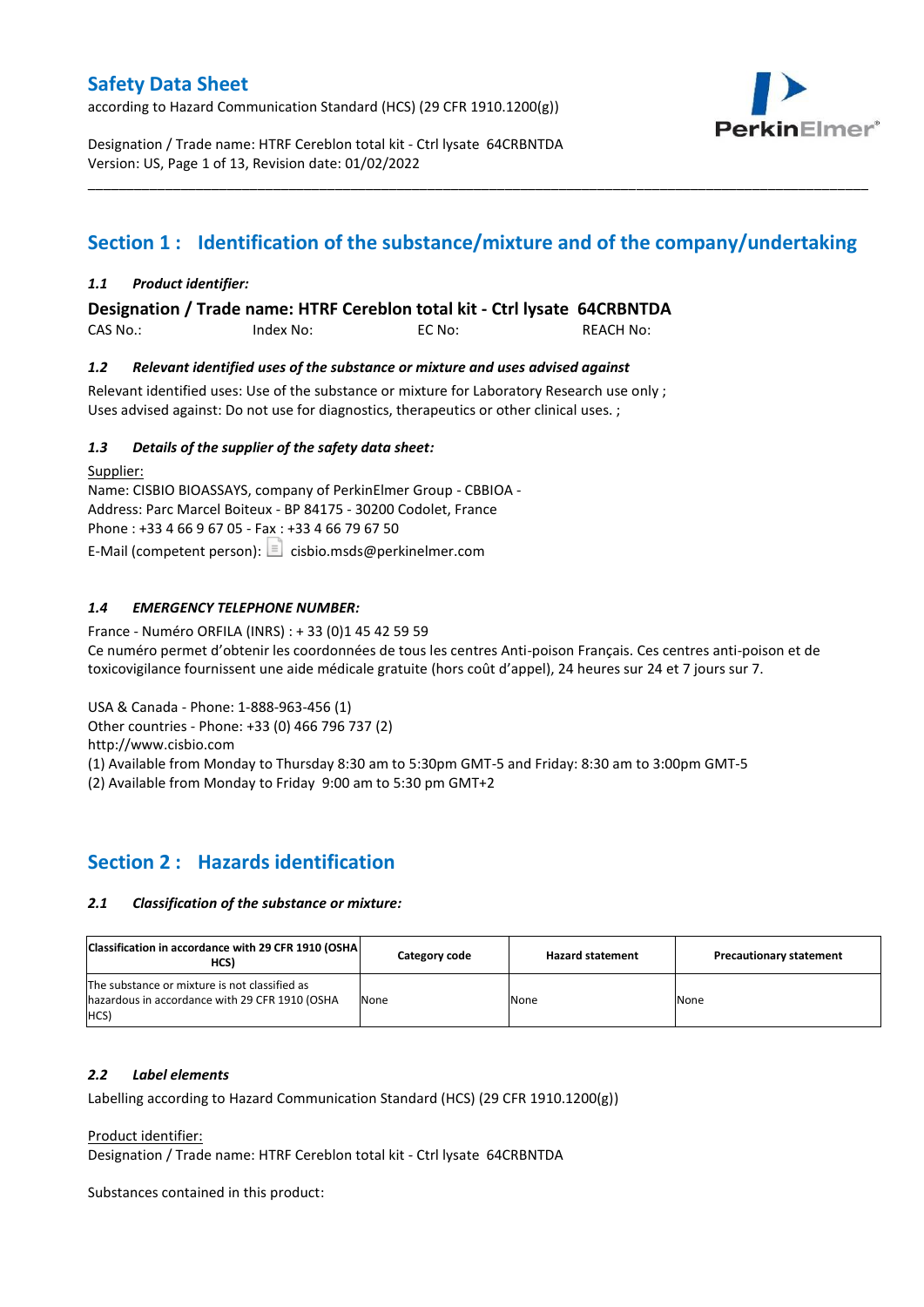according to Hazard Communication Standard (HCS) (29 CFR 1910.1200(g))

Designation / Trade name: HTRF Cereblon total kit - Ctrl lysate 64CRBNTDA Version: US, Page 2 of 13, Revision date: 01/02/2022



Hazard pictograms

Signal word:

Hazard and precautionary statements:

#### *2.3 Other hazards*

The mixture contains substances classified as 'Substances of Very High Concern' (SVHC) published by the European CHemicals Agency (ECHA) under article 57 of REACH at levels of 0.1% or higher. This substance or mixture contains no components considered to be either persistent, bioaccumulative and toxic (PBT), or very persistent and very bioaccumulative (vPvB) at levels of 0.1% or higher ;

\_\_\_\_\_\_\_\_\_\_\_\_\_\_\_\_\_\_\_\_\_\_\_\_\_\_\_\_\_\_\_\_\_\_\_\_\_\_\_\_\_\_\_\_\_\_\_\_\_\_\_\_\_\_\_\_\_\_\_\_\_\_\_\_\_\_\_\_\_\_\_\_\_\_\_\_\_\_\_\_\_\_\_\_\_\_\_\_\_\_\_\_\_\_\_\_\_\_\_\_\_

Adverse human health effects: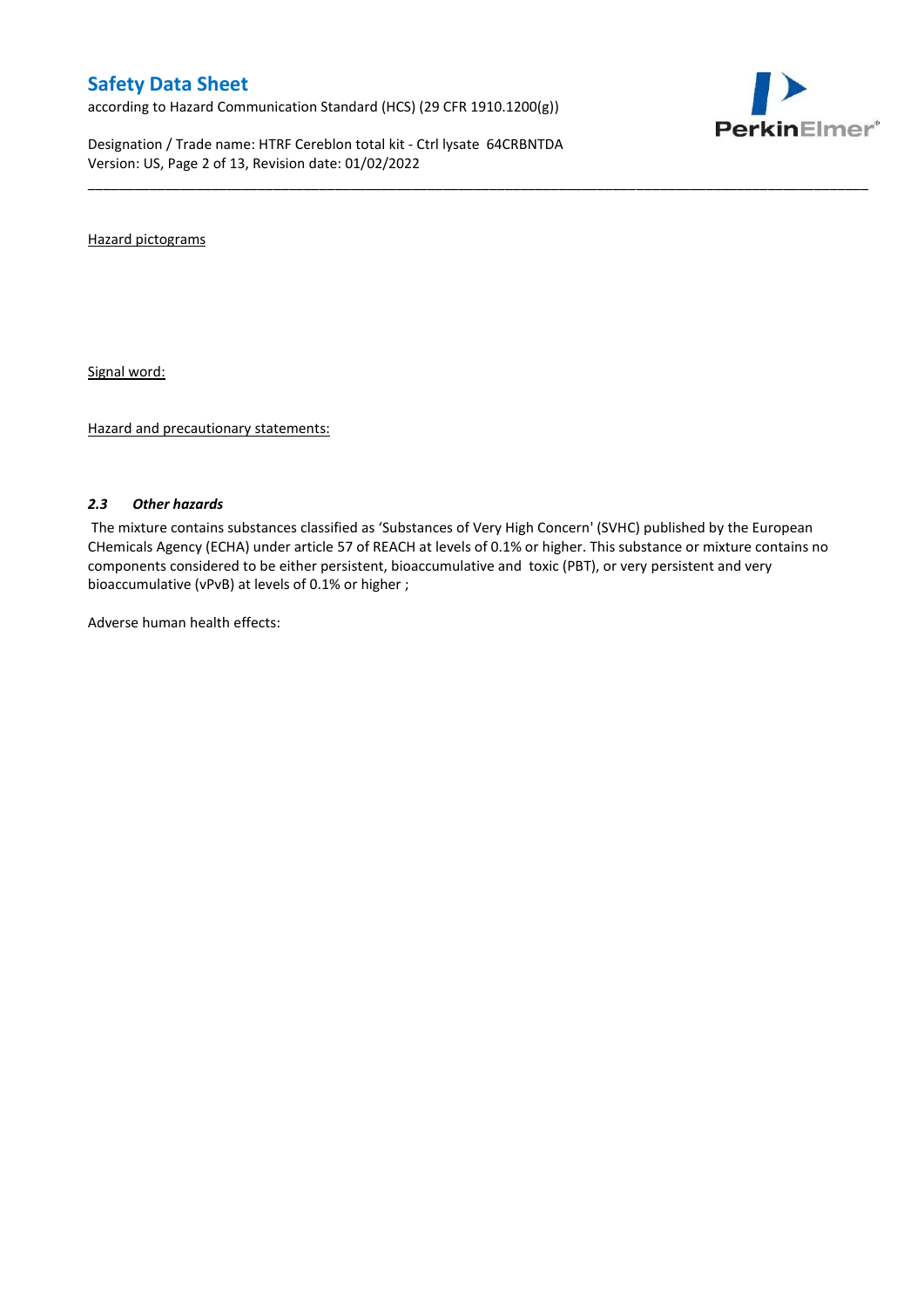according to Hazard Communication Standard (HCS) (29 CFR 1910.1200(g))



Designation / Trade name: HTRF Cereblon total kit - Ctrl lysate 64CRBNTDA Version: US, Page 3 of 13, Revision date: 01/02/2022

# **Section 3 : Composition/information on ingredients**

## *3.2 Mixtures*

Hazardous ingredients:

| Substance name                                                                                 | CAS <sub>n</sub> ° | Index n° | EC n°     | Classification in accordance with 29 CFR <br>1910 (OSHA HCS)                                                                                                                                                                         | Concentration<br>(%) | <b>SCL</b> | M-factor |
|------------------------------------------------------------------------------------------------|--------------------|----------|-----------|--------------------------------------------------------------------------------------------------------------------------------------------------------------------------------------------------------------------------------------|----------------------|------------|----------|
| $4-(2-$<br>hydroxyethyl)piperazin-1-7365-45-9<br>ylethanesulphonic acid                        |                    |          | 230-907-9 |                                                                                                                                                                                                                                      | $< 3\%$              |            |          |
| Poly(oxy-1,2-ethanediyl),<br>$\alpha$ -[4-(1,1,3,3-<br>tetramethylbutyl)phenyl]-<br>ω-hydroxy- | 9002-93-1          |          |           | Acute toxicity - Acute Tox. 4 - H302 - Oral<br>Hazardous to the aquatic environment -<br>Aquatic Chronic 2 - H411<br>Serious eye damage/eye irritation - Eye<br>Dam. 1 - H318<br>Skin corrosion/irritation - Skin Irrit. 2 -<br>H315 | $< 1\%$              |            |          |

\_\_\_\_\_\_\_\_\_\_\_\_\_\_\_\_\_\_\_\_\_\_\_\_\_\_\_\_\_\_\_\_\_\_\_\_\_\_\_\_\_\_\_\_\_\_\_\_\_\_\_\_\_\_\_\_\_\_\_\_\_\_\_\_\_\_\_\_\_\_\_\_\_\_\_\_\_\_\_\_\_\_\_\_\_\_\_\_\_\_\_\_\_\_\_\_\_\_\_\_\_

Additional information:

Full text of H- and EUH-phrases: see SECTION 16.

# **Section 4 : First aid measures**

#### *4.1 Description of first aid measures*

**General information**: Do not leave affected person unattended. ; **Following inhalation**: In case of respiratory tract irritation, consult a physician. ; **Following skin contact**:After contact with skin, wash immediately with water ; **Following eye contact**: After contact with the eyes, rinse with water with the eyelids open for a sufficient length of time, then consult an ophthalmologist immediately. ; **Following ingestion**: Do NOT induce vomiting. ; **Self-protection of the first aider**:

### *4.2 Most important symptoms and effects, both acute and delayed*

Symptoms: No known symptoms to date. ; Effects:

## *4.3 Indication of any immediate medical attention and special treatment needed*

Notes for the doctor:

# **Section 5 : Firefighting measures**

## *5.1 Extinguishing media:*

Suitable extinguishing media: This product is not flammable. Use extinguishing agent suitable for type of surrounding fire ;

#### *5.2 Special hazards arising from the substance or mixture*

Hazardous combustion products: /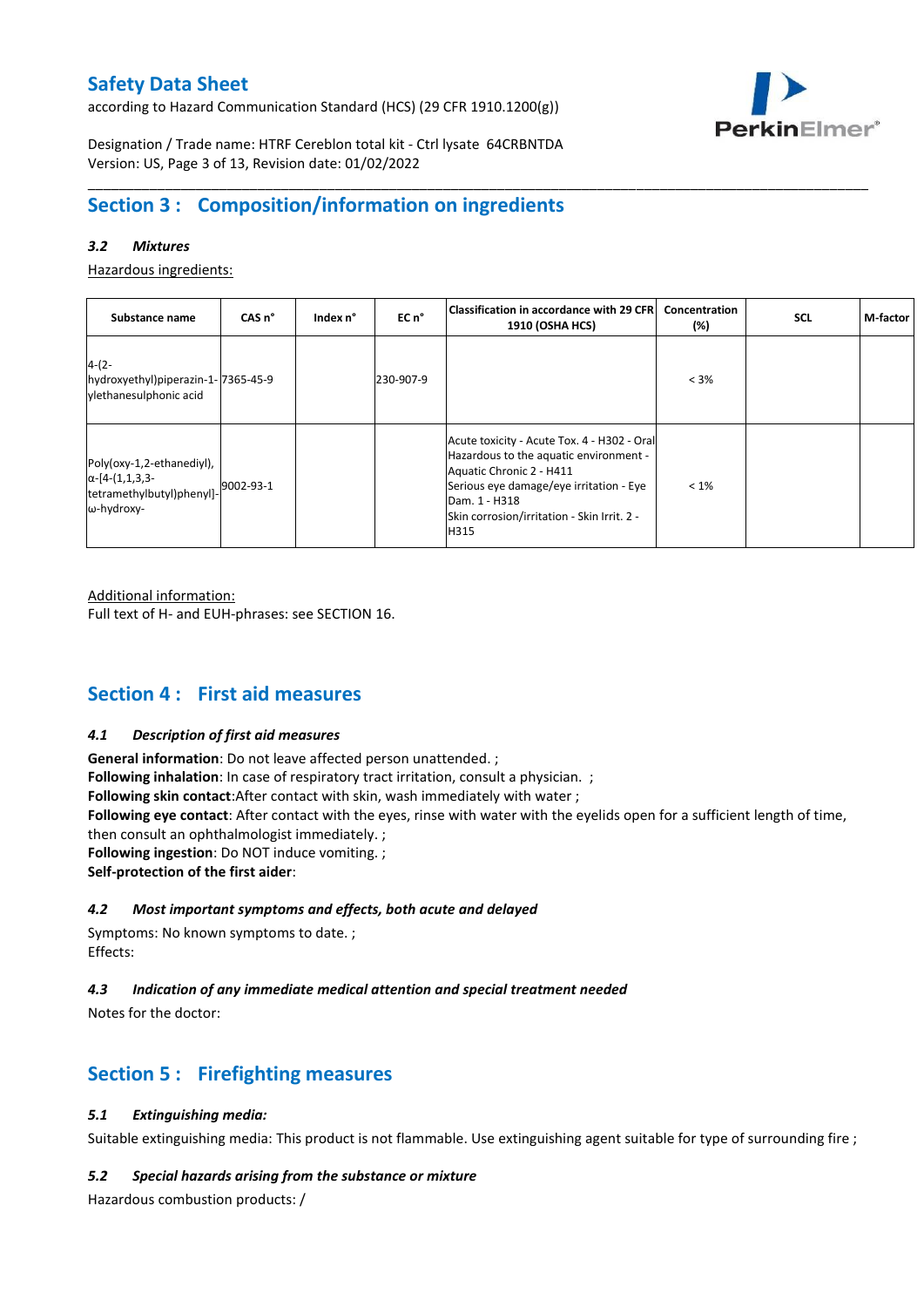according to Hazard Communication Standard (HCS) (29 CFR 1910.1200(g))



Designation / Trade name: HTRF Cereblon total kit - Ctrl lysate 64CRBNTDA Version: US, Page 4 of 13, Revision date: 01/02/2022

\_\_\_\_\_\_\_\_\_\_\_\_\_\_\_\_\_\_\_\_\_\_\_\_\_\_\_\_\_\_\_\_\_\_\_\_\_\_\_\_\_\_\_\_\_\_\_\_\_\_\_\_\_\_\_\_\_\_\_\_\_\_\_\_\_\_\_\_\_\_\_\_\_\_\_\_\_\_\_\_\_\_\_\_\_\_\_\_\_\_\_\_\_\_\_\_\_\_\_\_\_

## *5.3 Advice for fire-fighters*

Wear Protective clothing. ; Additional information:

# **Section 6 : Accidental release measures**

### *6.1 Personal precautions, protective equipment and emergency procedures*

Emergency procedures: Provide adequate ventilation. ;

### *6.2 Environmental precautions*

Do not allow to enter into surface water or drains. ;

### *6.3 Methods and material for containment and cleaning up*

For cleaning up: Suitable material for taking up: Absorbing material, organic ; Other information:

### *6.4 Reference to other sections*

Additional information:

# **Section 7 : Handling and storage**

## *7.1 Precautions for safe handling*

Protective measures: Advice on safe handling: Avoid contact with skin, eyes and clothes. ; Fire preventions:

Do not eat, drink or smoke in areas where reagents are handled. ; Advice on general occupational hygiene : Handle in accordance with good industrial hygiene and safety practice ;

#### *7.2 Conditions for safe storage, including any incompatibilities*

Requirements for storage rooms and vessels: Keep container tightly closed. ; Hints on storage assembly: Materials to avoid: Further information on storage conditions:

## *7.3 Specific end uses:*

Recommendations on specific end uses: Observe technical data sheet. ;

# **Section 8 : Exposure controls/personal protection**

#### *8.1 Control parameters*

Preliminary remark: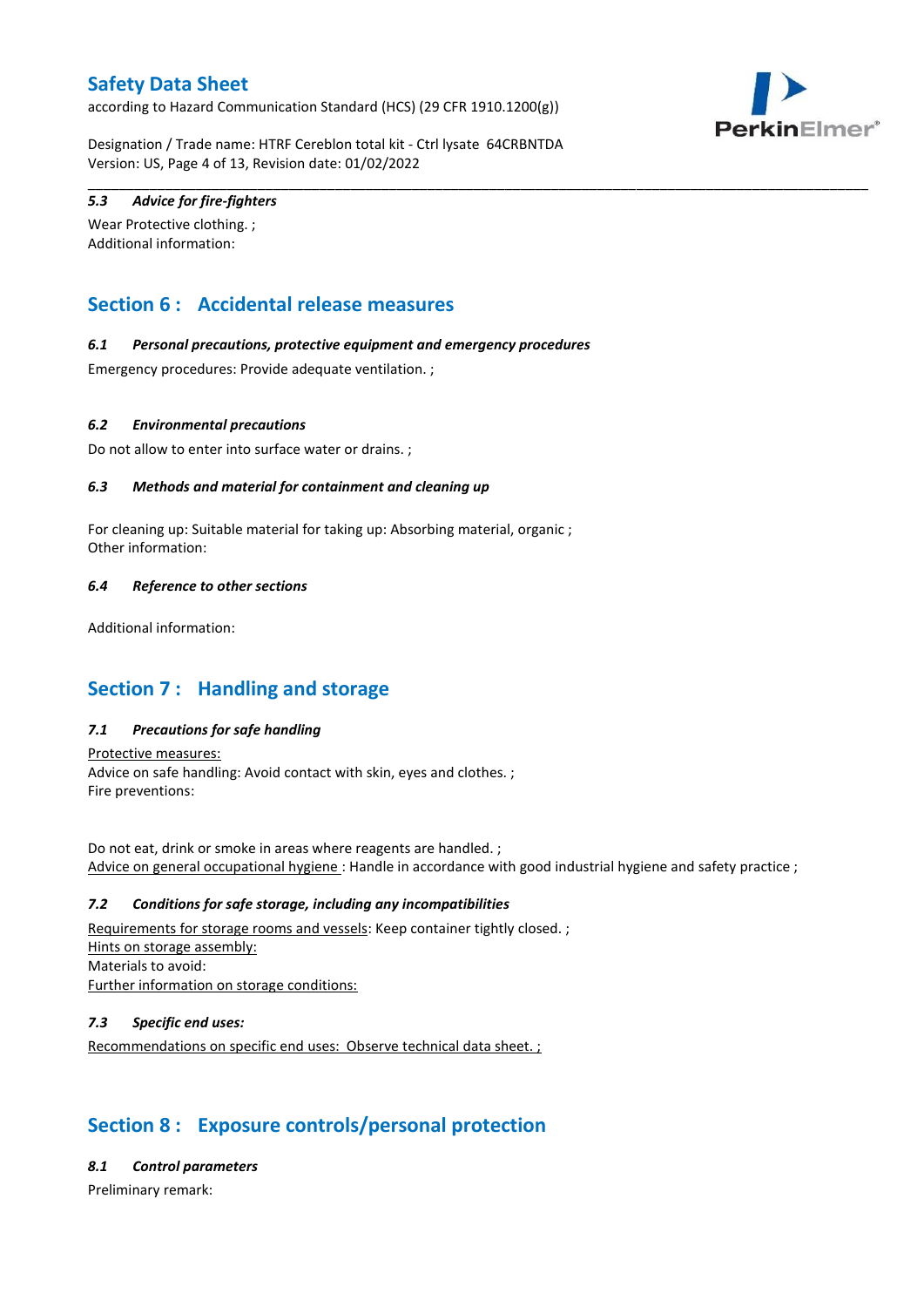according to Hazard Communication Standard (HCS) (29 CFR 1910.1200(g))



Designation / Trade name: HTRF Cereblon total kit - Ctrl lysate 64CRBNTDA Version: US, Page 5 of 13, Revision date: 01/02/2022

# 8.1.1 Occupational exposure limits:

OSHA (USA)

| Source : |           |                                      |           |                                                                            | Occupational Safety and Health Administration (OSHA) Permissible Exposure Limits (PELS) from 29 CFR 1910.1000 |                                                                      |                                                                        |
|----------|-----------|--------------------------------------|-----------|----------------------------------------------------------------------------|---------------------------------------------------------------------------------------------------------------|----------------------------------------------------------------------|------------------------------------------------------------------------|
|          | Substance | EC No.                               | CAS-No    | <b>OSHA Permissible</b><br><b>Exposure Limit (PEL)</b><br>8-hour TWA (ppm) | <b>OSHA Permissible</b><br><b>Exposure Limit (PEL) 8-</b><br>hour TWA (mg/m3)                                 | <b>OSHA Permissible</b><br><b>Exposure Limit (PEL)</b><br>STEL (ppm) | <b>OSHA Permissible</b><br><b>Exposure Limit (PEL)</b><br>STEL (mg/m3) |
|          |           | $(7365-45-9) / 230-907$ $ 230-907-9$ | 7365-45-9 |                                                                            |                                                                                                               |                                                                      |                                                                        |

\_\_\_\_\_\_\_\_\_\_\_\_\_\_\_\_\_\_\_\_\_\_\_\_\_\_\_\_\_\_\_\_\_\_\_\_\_\_\_\_\_\_\_\_\_\_\_\_\_\_\_\_\_\_\_\_\_\_\_\_\_\_\_\_\_\_\_\_\_\_\_\_\_\_\_\_\_\_\_\_\_\_\_\_\_\_\_\_\_\_\_\_\_\_\_\_\_\_\_\_\_

| Source :                       | TRGS 903, November 2015, BAuA |               |             |           |
|--------------------------------|-------------------------------|---------------|-------------|-----------|
| Substance                      | EC No.                        | <b>CAS-No</b> | BGW (mg/m3) | BGW (ppm) |
| ./365-45-9 / 230-907-230-907-9 |                               | 7365-45-9     |             |           |

### 8.1.2 DNEL/PNEC-values:

• DNEL worker

| Source:                  |                     | <b>IGESTIS – substance database</b> |                                                 |                                                          |                                                             |                                                  |                                                       |                                                          |                                                             |
|--------------------------|---------------------|-------------------------------------|-------------------------------------------------|----------------------------------------------------------|-------------------------------------------------------------|--------------------------------------------------|-------------------------------------------------------|----------------------------------------------------------|-------------------------------------------------------------|
| Substance                | EC-No.              | <b>CAS-No</b>                       | Acute – dermal,<br>local effects<br>(mg/kg/day) | Long-term $-$<br>dermal, local<br>effects<br>(mg/kg/day) | Long-term $-$<br>dermal,<br>systemic effects<br>(mg/kg/day) | Acute –<br>linhalation. local<br>effects (mg/m3) | Acute -<br>inhalation.<br>systemic effects<br>(mg/m3) | Long-term $-$<br>linhalation. local<br>effects (mg/m3) ` | $Long-term -$<br>inhalation.<br>systemic effects<br>(mg/m3) |
| 7365-45-9 /<br>230-907-9 | 230-907-9 7365-45-9 |                                     |                                                 |                                                          |                                                             |                                                  | 23.5-23.5                                             |                                                          |                                                             |

### DNEL consumer

| Source:                  |        | <b>IGESTIS – substance database</b> |                                                 |                                                          |                                                             |                                                        |                                                       |                                                        |                                                             |
|--------------------------|--------|-------------------------------------|-------------------------------------------------|----------------------------------------------------------|-------------------------------------------------------------|--------------------------------------------------------|-------------------------------------------------------|--------------------------------------------------------|-------------------------------------------------------------|
| Substance                | EC No. | CAS-No                              | Acute - dermal,<br>local effects<br>(mg/kg/day) | Long-term $-$<br>dermal, local<br>effects<br>(mg/kg/day) | $Long-term -$<br>dermal.<br>systemic effects<br>(mg/kg/day) | Acute –<br>linhalation. local<br>$effects$ (mg/m3) $ $ | Acute -<br>inhalation.<br>systemic effects<br>(mg/m3) | $Long-term -$<br>linhalation. local<br>effects (mg/m3) | Long-term $-$<br>inhalation.<br>systemic effects<br>(mg/m3) |
| 7365-45-9 /<br>230-907-9 |        | 230-907-9 7365-45-9                 |                                                 |                                                          |                                                             |                                                        |                                                       |                                                        |                                                             |

### • PNEC

| Source:                                 | <b>INERIS</b> |               |  |                                                                                                                                                                                                                                                                                                                                                                                                                                                                                               |  |  |              |  |                      |  |            |                      |  |              |  |  |  |
|-----------------------------------------|---------------|---------------|--|-----------------------------------------------------------------------------------------------------------------------------------------------------------------------------------------------------------------------------------------------------------------------------------------------------------------------------------------------------------------------------------------------------------------------------------------------------------------------------------------------|--|--|--------------|--|----------------------|--|------------|----------------------|--|--------------|--|--|--|
|                                         |               |               |  | PNEC AQUATIC                                                                                                                                                                                                                                                                                                                                                                                                                                                                                  |  |  |              |  |                      |  |            | <b>PNEC Sediment</b> |  |              |  |  |  |
|                                         | EC-No.        |               |  | freshwater                                                                                                                                                                                                                                                                                                                                                                                                                                                                                    |  |  | marine water |  | intermittent release |  | freshwater |                      |  | marine water |  |  |  |
| <b>Substance</b>                        |               | <b>CAS No</b> |  | $\lceil (mg/L) \rceil \cdot (mg/kg) \cdot (ppm) \cdot (mg/L) \cdot (mg/kg) \cdot (ppm) \cdot (mg/L) \cdot (mg/kg) \cdot (ppm) \cdot (mg/L) \cdot (mg/L) \cdot (mg/L) \cdot (mg/L) \cdot (mg/L) \cdot (mg/L) \cdot (mg/L) \cdot (mg/L) \cdot (mg/L) \cdot (mg/L) \cdot (mg/L) \cdot (mg/L) \cdot (mg/L) \cdot (mg/L) \cdot (mg/L) \cdot (mg/L) \cdot (gm/L) \cdot (gm/L) \cdot (gm/L) \cdot (mg/L) \cdot (mg/L) \cdot (gm/L) \cdot (gm/L) \cdot (gm/L) \cdot (gm/L) \cdot (gm/L) \cdot (gm/L)$ |  |  |              |  |                      |  |            |                      |  |              |  |  |  |
| 7365-45-9<br>/ 230-907- 230-907-9<br>19 |               | 7365-45-9     |  |                                                                                                                                                                                                                                                                                                                                                                                                                                                                                               |  |  |              |  |                      |  |            |                      |  |              |  |  |  |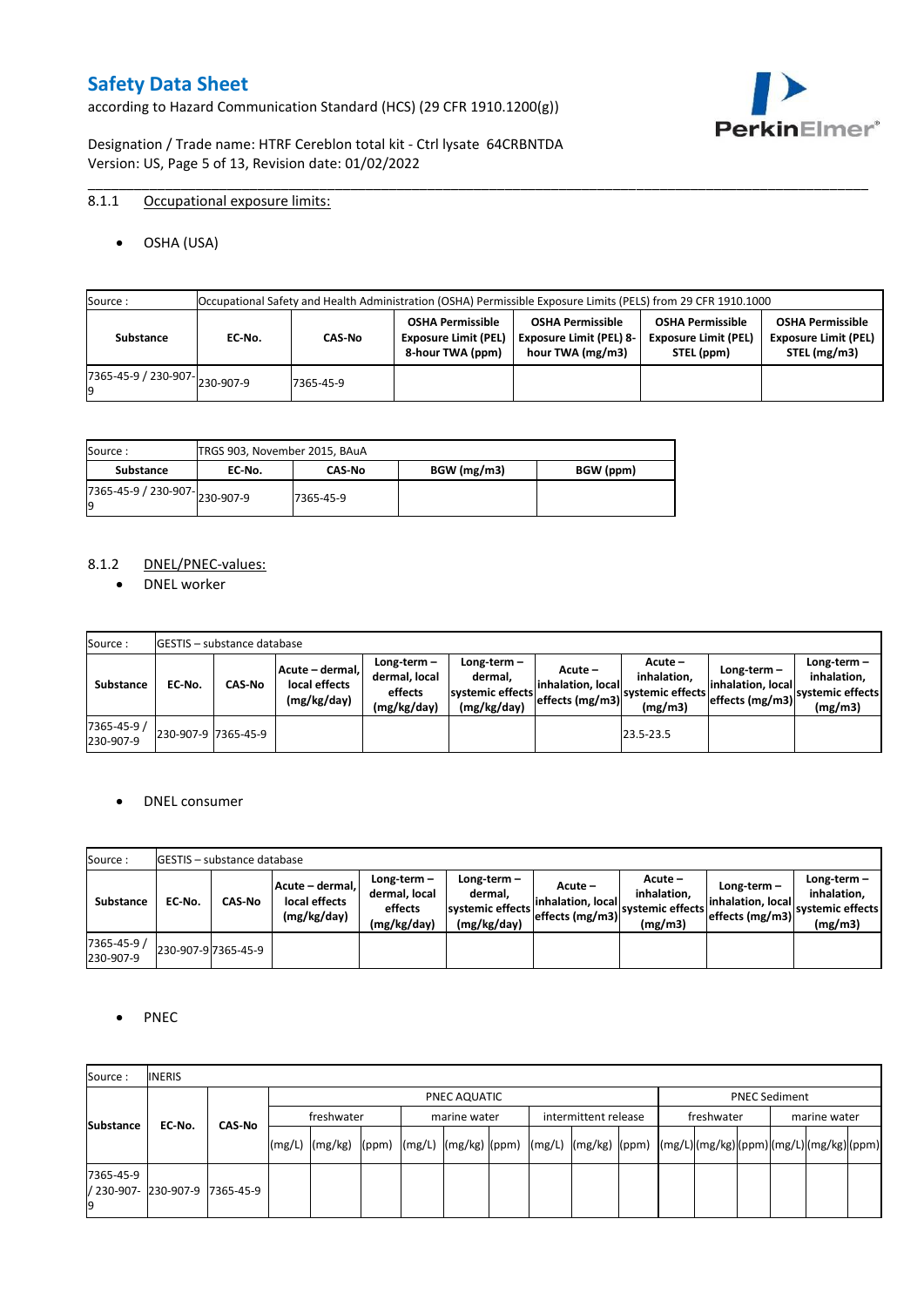according to Hazard Communication Standard (HCS) (29 CFR 1910.1200(g))



Designation / Trade name: HTRF Cereblon total kit - Ctrl lysate 64CRBNTDA Version: US, Page 6 of 13, Revision date: 01/02/2022

| Source:                  | <b>INERIS</b> |               |        |                                             |       |        |          |       |        |                             |       |        |         |       |
|--------------------------|---------------|---------------|--------|---------------------------------------------|-------|--------|----------|-------|--------|-----------------------------|-------|--------|---------|-------|
|                          |               |               |        | Others                                      |       |        |          |       |        |                             |       |        |         |       |
| <b>Substance</b>         | EC-No.        | <b>CAS-No</b> |        | PNEC sewage treatment<br>PNEC soil<br>plant |       |        | PNEC air |       |        | PNEC secondary<br>poisoning |       |        |         |       |
|                          |               |               | (mg/L) | (mg/kg)                                     | (ppm) | (mg/L) | (mg/kg)  | (ppm) | (mg/L) | (mg/kg)                     | (ppm) | (mg/L) | (mg/kg) | (ppm) |
| 7365-45-9 /<br>230-907-9 | 230-907-9     | 7365-45-9     |        |                                             |       |        |          |       |        |                             |       |        |         |       |

\_\_\_\_\_\_\_\_\_\_\_\_\_\_\_\_\_\_\_\_\_\_\_\_\_\_\_\_\_\_\_\_\_\_\_\_\_\_\_\_\_\_\_\_\_\_\_\_\_\_\_\_\_\_\_\_\_\_\_\_\_\_\_\_\_\_\_\_\_\_\_\_\_\_\_\_\_\_\_\_\_\_\_\_\_\_\_\_\_\_\_\_\_\_\_\_\_\_\_\_\_

# *8.2 Exposure controls*

8.2.1 Appropriate engineering controls:

Technical measures and appropriate working operations should be given priority over the use of personal protective equipment. See section 7

8.2.2 Personal protective equipment:

Eye / Face protection: Safety glasses with side-shields ;

Skin protection:Gloves ;

Respiratory protection:Ensure adequate ventilation ;

Thermal hazards:

8.2.3 Environmental exposure controls:

Consumer exposure control

Measures related to consumer uses of the substance (as such or in mixtures):

Measures related to the service life of the substance in articles:

# **Section 9 : Physical and chemical properties**

#### *9.1 Information on basic physical and chemical properties*

**Annearance** 

| <b>Appearance</b>     |             |
|-----------------------|-------------|
| Physical state        | Liquid      |
| Colour                | Colorless : |
| Odour                 |             |
| Odour threshold (ppm) |             |

|                                          |                                       | Value | Concentration<br>(mol/L) | Method | Temperature (°C) | Pressure (kPa) | Remark |
|------------------------------------------|---------------------------------------|-------|--------------------------|--------|------------------|----------------|--------|
| pH                                       |                                       |       |                          |        |                  |                |        |
| Melting point (°C)                       |                                       |       |                          |        |                  |                |        |
| Freezing point (°C)                      |                                       |       |                          |        |                  |                |        |
| Initial boiling point/boiling range (°C) |                                       |       |                          |        |                  |                |        |
| Flash point (°C)                         |                                       |       |                          |        |                  |                |        |
| Evaporation rate (kg/m <sup>2</sup> /h)  |                                       |       |                          |        |                  |                |        |
| Flammability (type:) (%)                 |                                       |       |                          |        |                  |                |        |
| Upper/lower<br>flammability or explosive | Upper explosive limit<br>(%)          |       |                          |        |                  |                |        |
| limits                                   | Lower explosive limit (%)             |       |                          |        |                  |                |        |
| Vapour pressure (kPa)                    |                                       |       |                          |        |                  |                |        |
| Vapour density (g/cm <sup>3</sup> )      |                                       |       |                          |        |                  |                |        |
|                                          | Density (g/cm <sup>3</sup> )          |       |                          |        |                  |                |        |
| Densities                                | Relative density (g/cm <sup>3</sup> ) |       |                          |        |                  |                |        |
|                                          | Bulk density (g/cm <sup>3</sup> )     |       |                          |        |                  |                |        |
|                                          | Critical density (g/cm <sup>3</sup> ) |       |                          |        |                  |                |        |
| Solubility (Type: ) (g/L)                |                                       |       |                          |        |                  |                |        |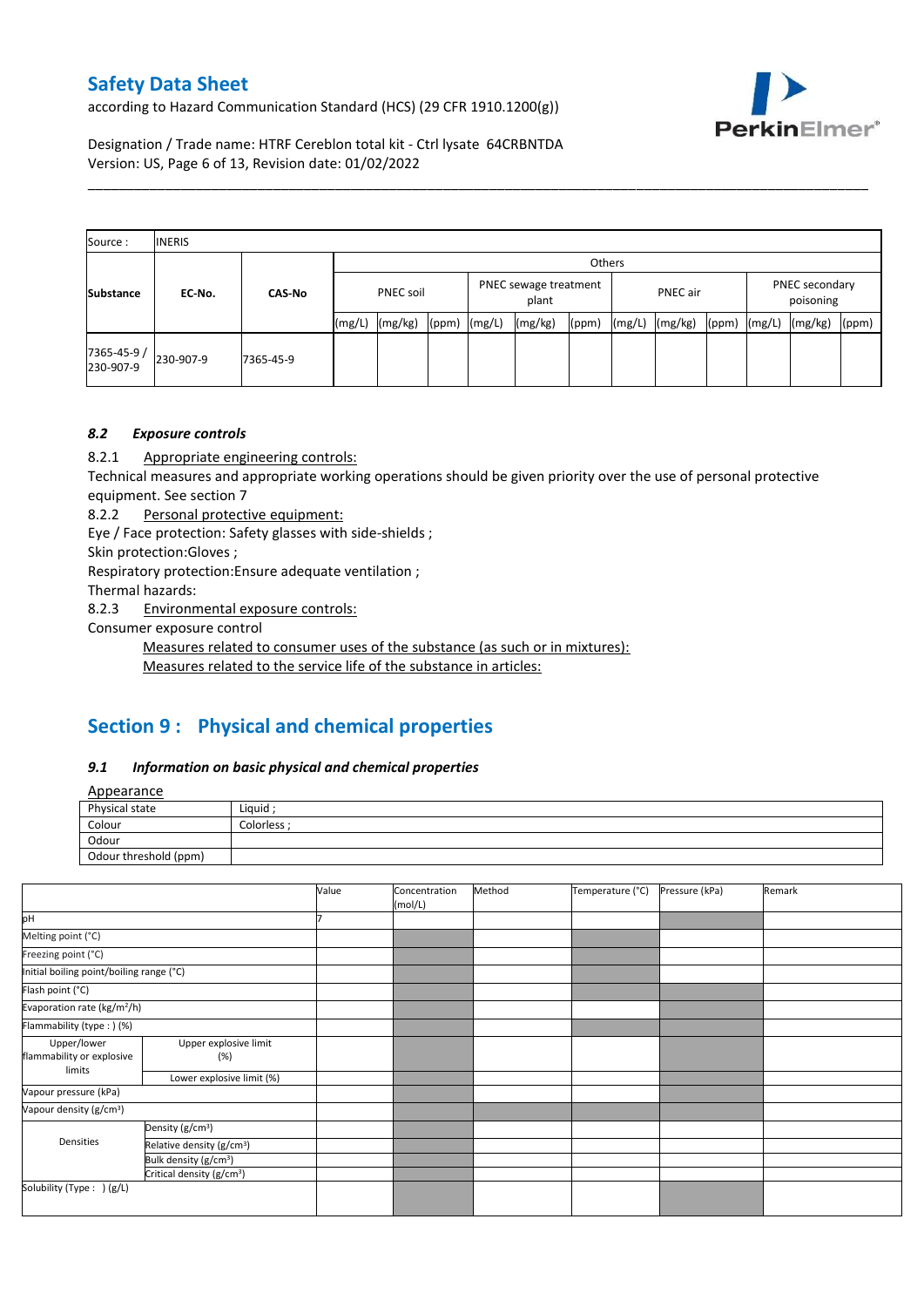according to Hazard Communication Standard (HCS) (29 CFR 1910.1200(g))



## Designation / Trade name: HTRF Cereblon total kit - Ctrl lysate 64CRBNTDA Version: US, Page 7 of 13, Revision date: 01/02/2022

| Partition coefficient (log Pow)<br>n-octanol/water at pH :  |                      |  |  |  |
|-------------------------------------------------------------|----------------------|--|--|--|
| Auto-ignition temperature (°C)                              |                      |  |  |  |
| Decomposition temperature (°C)<br>Decomposition energy : kJ |                      |  |  |  |
| Viscosity, dynamic (poiseuille)<br>Viscosity                |                      |  |  |  |
| Viscosity, cinematic (cm <sup>3</sup> /s)                   |                      |  |  |  |
| <b>Explosive properties</b>                                 |                      |  |  |  |
|                                                             | Oxidising properties |  |  |  |

### *9.2 Other information:*

No other relevant data available

# **Section 10 : Stability and reactivity**

#### *10.1 Reactivity*

This material is considered to be non-reactive under normal use conditions. ;

#### *10.2 Chemical stability*

- *10.3 Possibility of hazardous reactions*
- *10.4 Conditions to avoid:*
- *10.5 Incompatible materials:*

### *10.6 Hazardous decomposition products:*

Does not decompose when used for intended uses. ;

# **Section 11 : Toxicological information**

Toxicokinetics, metabolism and distribution

### *11.1 Information on toxicological effects*

Substances

**Acute toxicity**

Animal data: Acute oral toxicity:

| Substance name | LD50<br>(mg/kg) | <b>Species</b> | Method | Symptoms / delayed effects | Remark |
|----------------|-----------------|----------------|--------|----------------------------|--------|
| 9002-93-1      | 1800-1800       | Rat            |        |                            |        |

Acute dermal toxicity: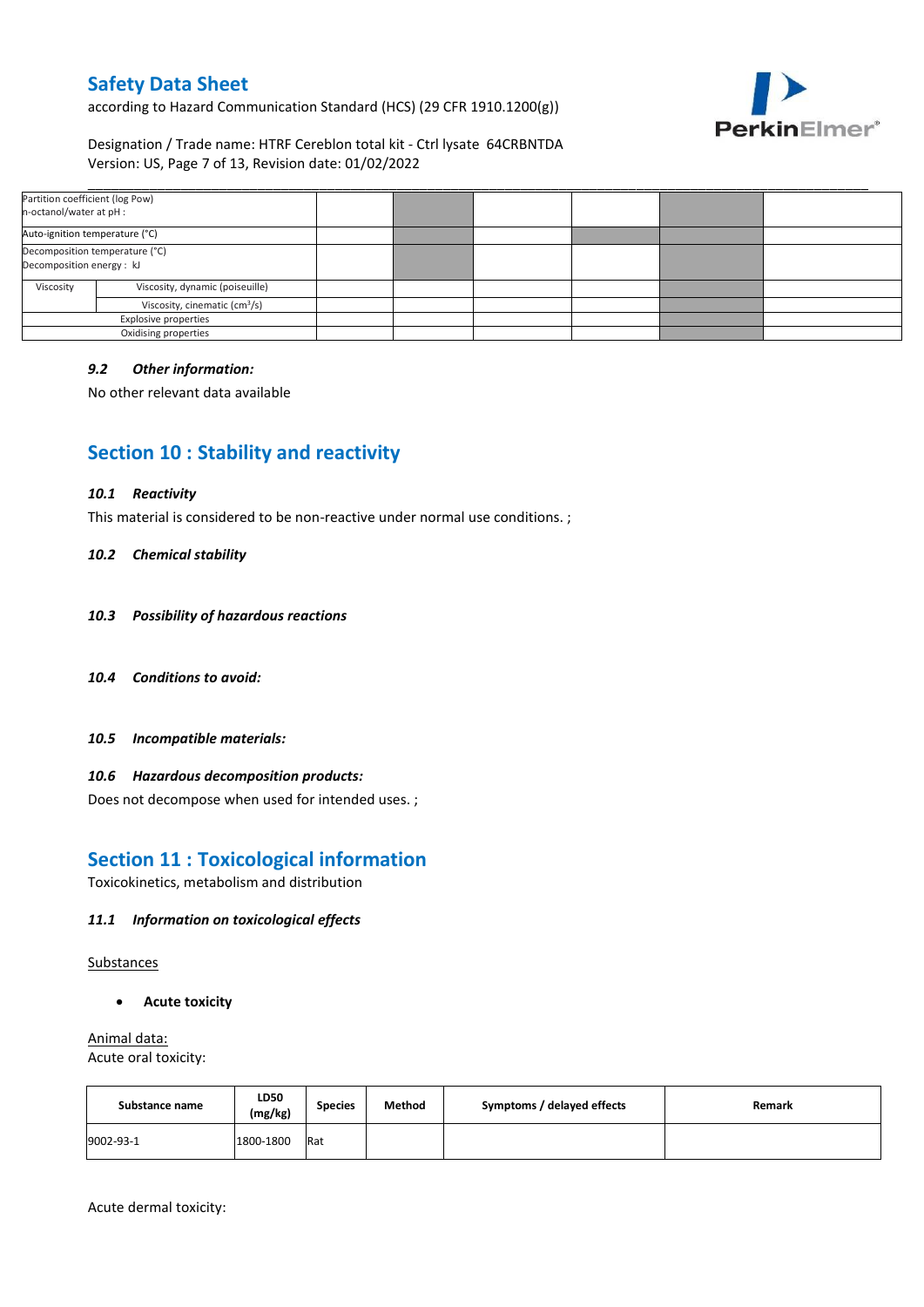according to Hazard Communication Standard (HCS) (29 CFR 1910.1200(g))



Designation / Trade name: HTRF Cereblon total kit - Ctrl lysate 64CRBNTDA Version: US, Page 8 of 13, Revision date: 01/02/2022

Acute inhalative toxicity:

Practical experience / human evidence: Assessment / Classification: General Remark:

#### **•** Skin corrosion/irritation

#### Animal data:

| Substance name         | <b>Species</b> | Method | Exposure time | <b>Result/evaluation</b> | Score | Remark |
|------------------------|----------------|--------|---------------|--------------------------|-------|--------|
| 9002-93-<br><u>۔ ت</u> |                |        |               |                          |       |        |

\_\_\_\_\_\_\_\_\_\_\_\_\_\_\_\_\_\_\_\_\_\_\_\_\_\_\_\_\_\_\_\_\_\_\_\_\_\_\_\_\_\_\_\_\_\_\_\_\_\_\_\_\_\_\_\_\_\_\_\_\_\_\_\_\_\_\_\_\_\_\_\_\_\_\_\_\_\_\_\_\_\_\_\_\_\_\_\_\_\_\_\_\_\_\_\_\_\_\_\_\_

In-vitro skin test method: In-vitro skin test result:

Assessment / Classification:

### **Eye damage/irritation**

#### Animal data:

| Substance name   | <b>Species</b> | Method | Exposure time | <b>Result/evaluation</b> | Score | Remark |
|------------------|----------------|--------|---------------|--------------------------|-------|--------|
| 9002-93-<br>⊥−∟ت | Rabbit         |        |               | <b>IEve irritation</b>   |       |        |

In vitro eye test method: In vitro eye test result: Assessment / Classification:

#### C**MR effects (carcinogenity, mutagenicity and toxicity for reproduction)**

o Germ cell mutagenicity:

Animal data:

Assessment / Classification:

o Carcinogenicity

Practical experience / human evidence: Animal data:

Other information: Assessment / Classification:

o Reproductive toxicity

Practical experience / human evidence: Animal data:

Other information: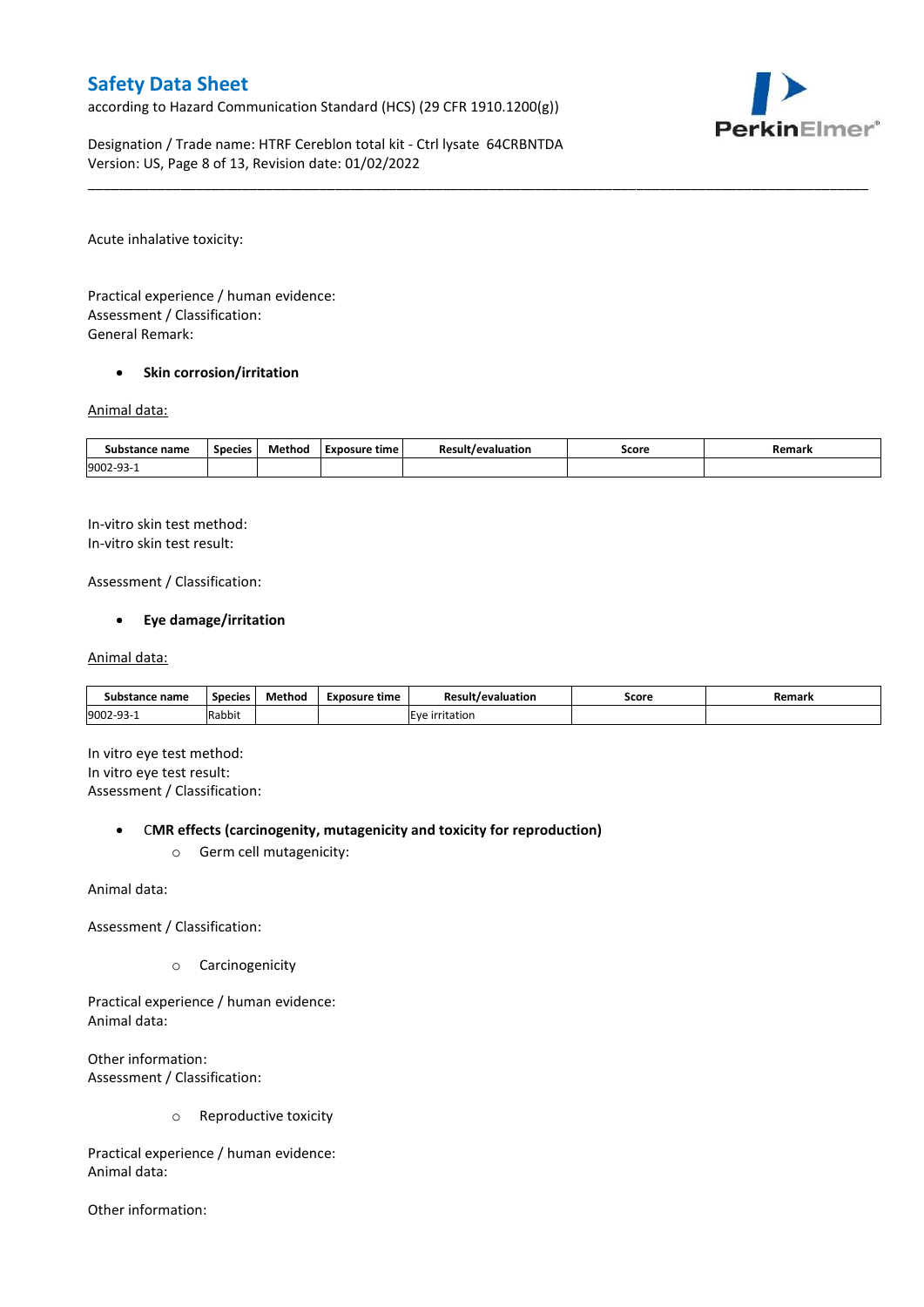according to Hazard Communication Standard (HCS) (29 CFR 1910.1200(g))



Designation / Trade name: HTRF Cereblon total kit - Ctrl lysate 64CRBNTDA Version: US, Page 9 of 13, Revision date: 01/02/2022

\_\_\_\_\_\_\_\_\_\_\_\_\_\_\_\_\_\_\_\_\_\_\_\_\_\_\_\_\_\_\_\_\_\_\_\_\_\_\_\_\_\_\_\_\_\_\_\_\_\_\_\_\_\_\_\_\_\_\_\_\_\_\_\_\_\_\_\_\_\_\_\_\_\_\_\_\_\_\_\_\_\_\_\_\_\_\_\_\_\_\_\_\_\_\_\_\_\_\_\_\_

Assessment / Classification:

Overall assessment on CMR properties:

- **Specific target organ toxicity (single exposure)**
	- o STOT SE 1 and 2

Animal data:

Other information:

o STOT SE 3

Practical experience / human evidence:

Other information: Assessment / Classification:

### **Specific target organ toxicity (repeated exposure)**

Practical experience / human evidence: Animal data:

Assessment / Classification: Other information

#### **Aspiration hazard**

Practical experience / human evidence: Experimental data: viscosity data: see SECTION 9. Assessment / Classification: Remark:

11.1.1 Mixtures No toxicological information is available for the mixture itself

# **Section 12 : Ecological information**

In case that test data regarding one endpoint/differentiation exist for the mixture itself, the classification is carried out according to the substance criteria (excluding biodegradation and bioaccumulation). If no test data exist, the criteria for mixture classification has to be used (calculation method) in this case the toxicological data of the ingredients are shown.

#### *12.1 Aquatic toxicity:*

Acute (short-term) fish toxicity

| Source:          |        | Informations relatives à la réglementation VME (France) : ED 984, 07.2012 |                       |                       |                  |                                                               |                              |        |        |                       |  |  |  |
|------------------|--------|---------------------------------------------------------------------------|-----------------------|-----------------------|------------------|---------------------------------------------------------------|------------------------------|--------|--------|-----------------------|--|--|--|
| <b>Substance</b> | EC No. | <b>CAS-No</b>                                                             | <b>LC50</b><br>(mg/L) | <b>EC50</b><br>(mg/L) | Test<br>duration | <b>Species</b>                                                | Result/<br><b>Evaluation</b> | Method | Remark | <b>General Remark</b> |  |  |  |
| 9002-93-1        |        | 9002-93-1                                                                 | 8,9                   |                       |                  | Pimephales<br>. Ipromelas<br>96 riving<br>(fathead<br>minnow) |                              |        |        |                       |  |  |  |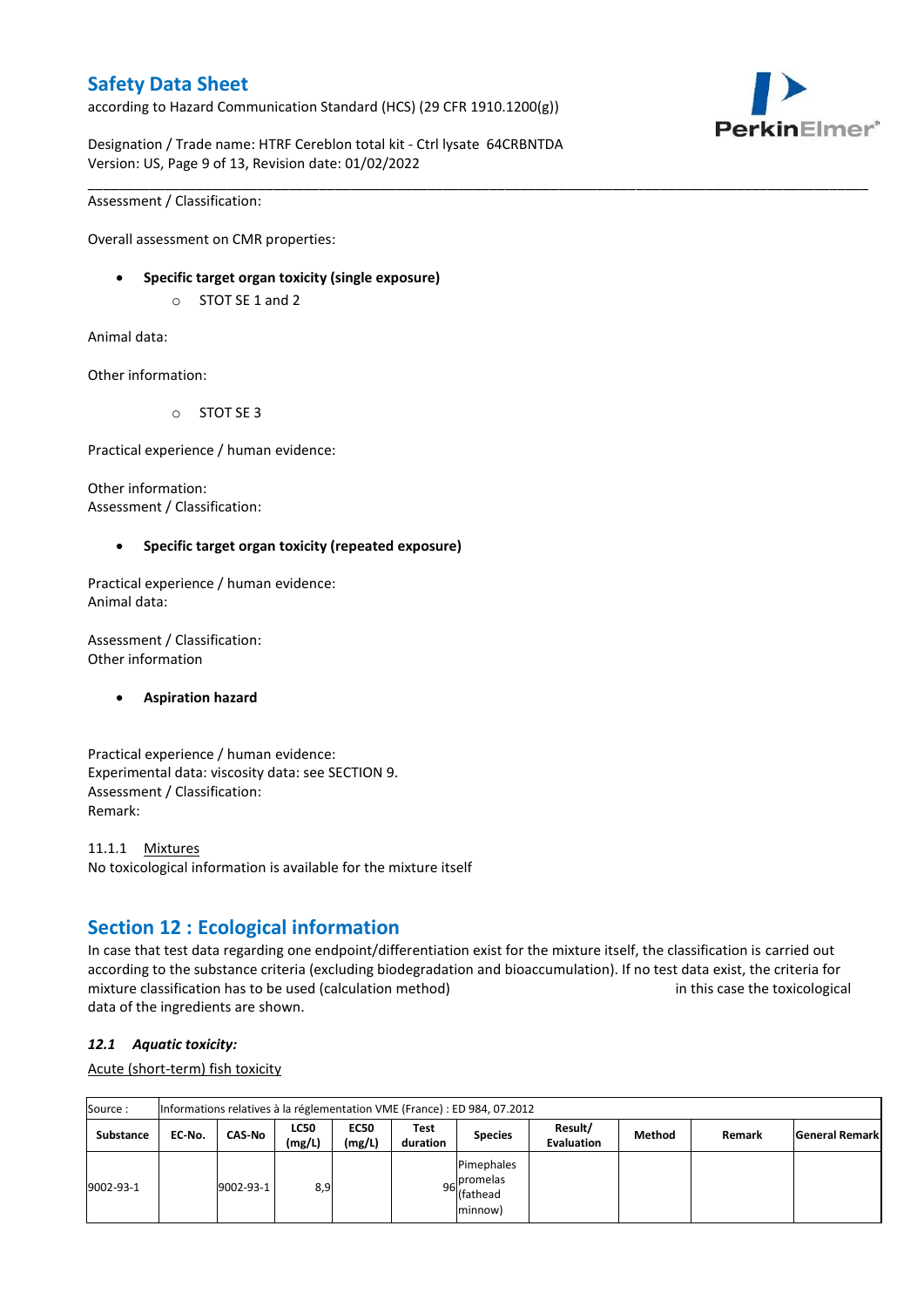according to Hazard Communication Standard (HCS) (29 CFR 1910.1200(g))



# Designation / Trade name: HTRF Cereblon total kit - Ctrl lysate 64CRBNTDA Version: US, Page 10 of 13, Revision date: 01/02/2022

#### Chronic (long-term) fish toxicity

| Source:   | Informations relatives à la réglementation VME (France) : ED 984, 07.2012 |                                                                                                            |  |  |  |  |  |  |  |  |  |
|-----------|---------------------------------------------------------------------------|------------------------------------------------------------------------------------------------------------|--|--|--|--|--|--|--|--|--|
| Substance | EC No.                                                                    | $\vert$ NOEC (mg/L) Test duration<br><b>CAS-No</b><br>Method<br><b>General Remark</b><br>Species<br>Remark |  |  |  |  |  |  |  |  |  |
| 9002-93-1 | 9002-93-1                                                                 |                                                                                                            |  |  |  |  |  |  |  |  |  |

\_\_\_\_\_\_\_\_\_\_\_\_\_\_\_\_\_\_\_\_\_\_\_\_\_\_\_\_\_\_\_\_\_\_\_\_\_\_\_\_\_\_\_\_\_\_\_\_\_\_\_\_\_\_\_\_\_\_\_\_\_\_\_\_\_\_\_\_\_\_\_\_\_\_\_\_\_\_\_\_\_\_\_\_\_\_\_\_\_\_\_\_\_\_\_\_\_\_\_\_\_

#### Acute (short-term) toxicity to crustacea

| Informations relatives à la réglementation VME (France) : ED 984, 07.2012<br>Source: |                                                                                                                                                 |           |    |    |  |  |  |  |  |  |  |
|--------------------------------------------------------------------------------------|-------------------------------------------------------------------------------------------------------------------------------------------------|-----------|----|----|--|--|--|--|--|--|--|
| <b>Substance</b>                                                                     | Result/<br><b>EC50</b><br>CAS-No<br>Test duration<br>EC No.<br>Method<br>l General Remark l<br><b>Species</b><br>Remark<br>(mg/L)<br>Evaluation |           |    |    |  |  |  |  |  |  |  |
| 9002-93-1                                                                            |                                                                                                                                                 | 9002-93-1 | 26 | 48 |  |  |  |  |  |  |  |

## Chronic (long-term) toxicity to crustacea

| Source:   | Informations relatives à la réglementation VME (France) : ED 984, 07.2012 |                                                                                                             |  |  |  |  |  |  |  |  |  |  |
|-----------|---------------------------------------------------------------------------|-------------------------------------------------------------------------------------------------------------|--|--|--|--|--|--|--|--|--|--|
| Substance | EC No.                                                                    | NOEC (mg/L)   Test duration<br>Method<br><b>CAS-No</b><br><b>General Remark</b><br><b>Species</b><br>Remark |  |  |  |  |  |  |  |  |  |  |
| 9002-93-1 | 9002-93-1                                                                 |                                                                                                             |  |  |  |  |  |  |  |  |  |  |

### Acute (short-term) toxicity to algae and cyanobacteria

| Informations relatives à la réglementation VME (France) : ED 984, 07.2012<br>Source: |        |                                                                                                                                     |  |  |  |  |  |  |  |  |  |
|--------------------------------------------------------------------------------------|--------|-------------------------------------------------------------------------------------------------------------------------------------|--|--|--|--|--|--|--|--|--|
| <b>Substance</b>                                                                     | EC No. | Result/<br>CAS-No   EC50 (mg/L)   Test duration<br><b>General Remark</b><br>Method<br><b>Species</b><br>Remark<br><b>Evaluation</b> |  |  |  |  |  |  |  |  |  |
| 9002-93-1                                                                            |        | 9002-93-1                                                                                                                           |  |  |  |  |  |  |  |  |  |

## Toxicity to microorganisms and other aquatic plants / organisms

| Source:   | Informations relatives à la réglementation VME (France) : ED 984, 07.2012                        |  |  |  |  |  |  |  |  |  |  |
|-----------|--------------------------------------------------------------------------------------------------|--|--|--|--|--|--|--|--|--|--|
| Substance | $EC50$ (mg/L)<br>CAS-No<br>EC-No.<br>Method<br><b>General Remark</b><br>Remark<br><b>Species</b> |  |  |  |  |  |  |  |  |  |  |
| 9002-93-1 | 19002-93-1                                                                                       |  |  |  |  |  |  |  |  |  |  |

#### Assessment / Classification:

### *12.2 Persistence and degradability*

Biodegradation:

| Source :         | Informations relatives à la réglementation VME (France) : ED 984, 07.2012                                      |           |  |                 |       |  |                                                                                      |  |  |  |  |
|------------------|----------------------------------------------------------------------------------------------------------------|-----------|--|-----------------|-------|--|--------------------------------------------------------------------------------------|--|--|--|--|
| <b>Substance</b> | Degradation<br><b>Biodegradation</b><br>Method<br>CAS-No<br><b>Inoculum</b><br>EC No.<br>rate (%)<br>parameter |           |  |                 |       |  |                                                                                      |  |  |  |  |
| 9002-93-1        |                                                                                                                | 9002-93-1 |  | BOD (% of COD). | 36-36 |  | In accordance with the required<br>stability the product is poorly<br>biodegradable. |  |  |  |  |

#### Abiotic Degradation:

| Source:   |        |               |                                            |                                      |               |    |        |        |  |  |  |  |
|-----------|--------|---------------|--------------------------------------------|--------------------------------------|---------------|----|--------|--------|--|--|--|--|
| Substance | EC-No. | <b>CAS-No</b> | <b>Abiotic</b><br>degradation test<br>type | Half-life time   Temperature <br>(j) | $(^{\circ}C)$ | рH | Method | Remark |  |  |  |  |
| 9002-93-1 |        | 9002-93-1     |                                            |                                      |               |    |        |        |  |  |  |  |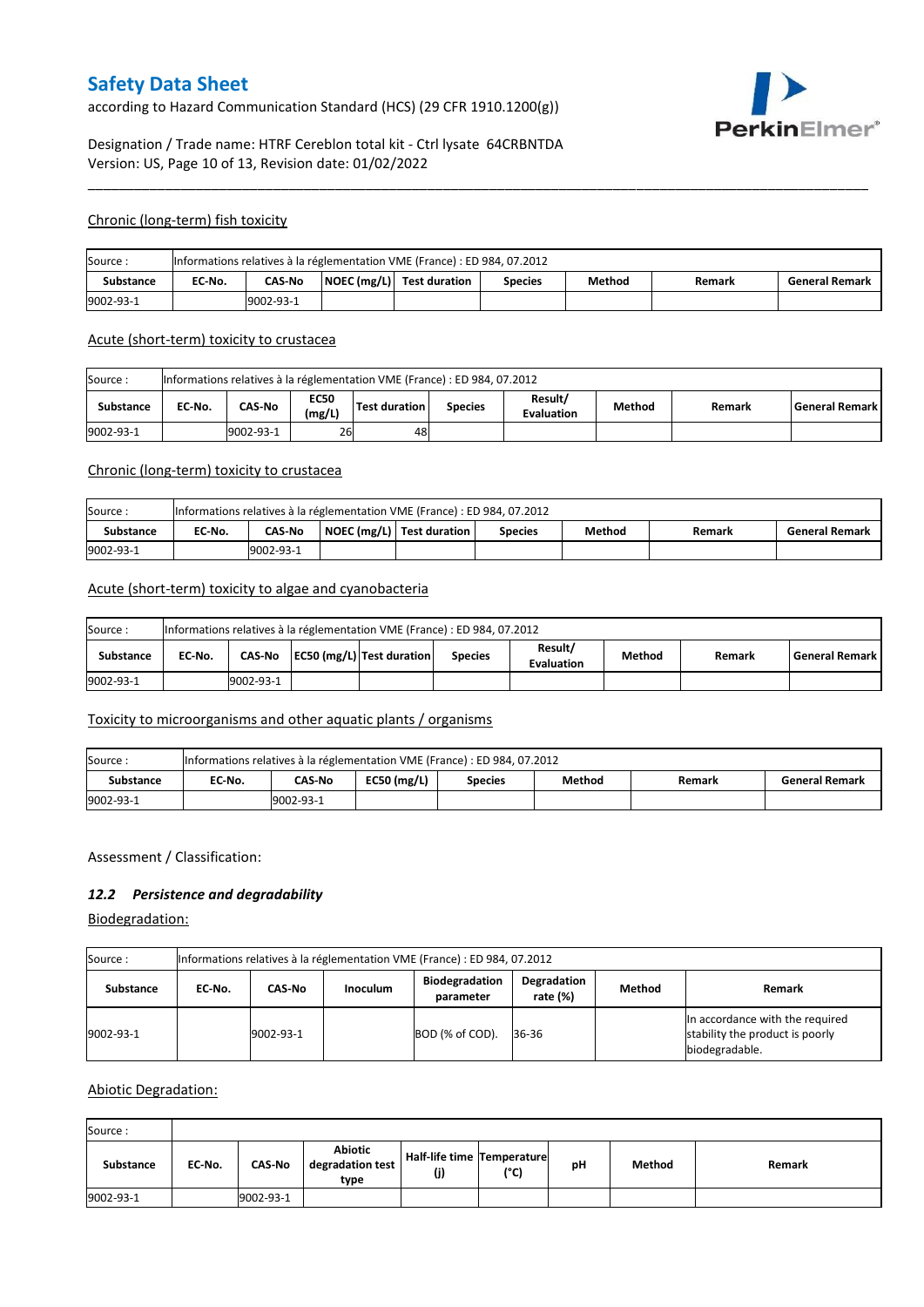according to Hazard Communication Standard (HCS) (29 CFR 1910.1200(g))



Designation / Trade name: HTRF Cereblon total kit - Ctrl lysate 64CRBNTDA Version: US, Page 11 of 13, Revision date: 01/02/2022

### Assessment / Classification:

#### *12.3 Bioaccumulative potential*

Bioconcentration factor (BCF):

| Source:          |        |               |                |               |        |        |
|------------------|--------|---------------|----------------|---------------|--------|--------|
| <b>Substance</b> | EC No. | <b>CAS-No</b> | <b>Species</b> | <b>Result</b> | Method | Remark |
| 9002-93-1        |        | 9002-93-1     |                |               |        |        |

\_\_\_\_\_\_\_\_\_\_\_\_\_\_\_\_\_\_\_\_\_\_\_\_\_\_\_\_\_\_\_\_\_\_\_\_\_\_\_\_\_\_\_\_\_\_\_\_\_\_\_\_\_\_\_\_\_\_\_\_\_\_\_\_\_\_\_\_\_\_\_\_\_\_\_\_\_\_\_\_\_\_\_\_\_\_\_\_\_\_\_\_\_\_\_\_\_\_\_\_\_

#### *12.4 Mobility in soil*

| Source:   |       |                 |                     |                   |                                        |         |                                         |                                                   |                                           |        |        |
|-----------|-------|-----------------|---------------------|-------------------|----------------------------------------|---------|-----------------------------------------|---------------------------------------------------|-------------------------------------------|--------|--------|
| Substance | EC n° |                 | CAS n° Distribution | Transport<br>type | Henry's law<br>constant<br>(Pa.m3/mol) | Log KOC | <b>Half-life</b><br>time in<br>soil (j) | <b>Half-life</b><br>time in<br>fresh<br>water (j) | Half-life<br>time in<br>Isea water<br>(j) | Method | Remark |
| 9002-93-1 |       | 9002-<br>$93-1$ |                     |                   |                                        |         |                                         |                                                   |                                           |        |        |

#### *12.5 Results of PBT and vPvB assessment*

### *12.6 Other adverse effects:*

Additional ecotoxicological information:

# **Section 13 : Disposal considerations**

### *13.1 Waste treatment methods*

Waste treatment options: Dispose of waste according to applicable legislation. ;

Other disposal recommendations: Additional information:

# **Section 14 : Transport information**

### ADR/RID/AND/IMDG/IATA

| UN No.                     |  |
|----------------------------|--|
| UN Proper shipping name    |  |
| Transport hazard class(es) |  |
| Hazard label(s)            |  |
|                            |  |
| Packing group              |  |

#### *Transport in bulk according to Annex II of MARPOL 73/78 and the IBC Code*

Land transport (ADR/RID) Classification code ADR: Special Provisions for ADR/RID: Limited quantities for ADR/RID: Excepted Quantities for ADR/RID: Packing Instructions for ADR/RID: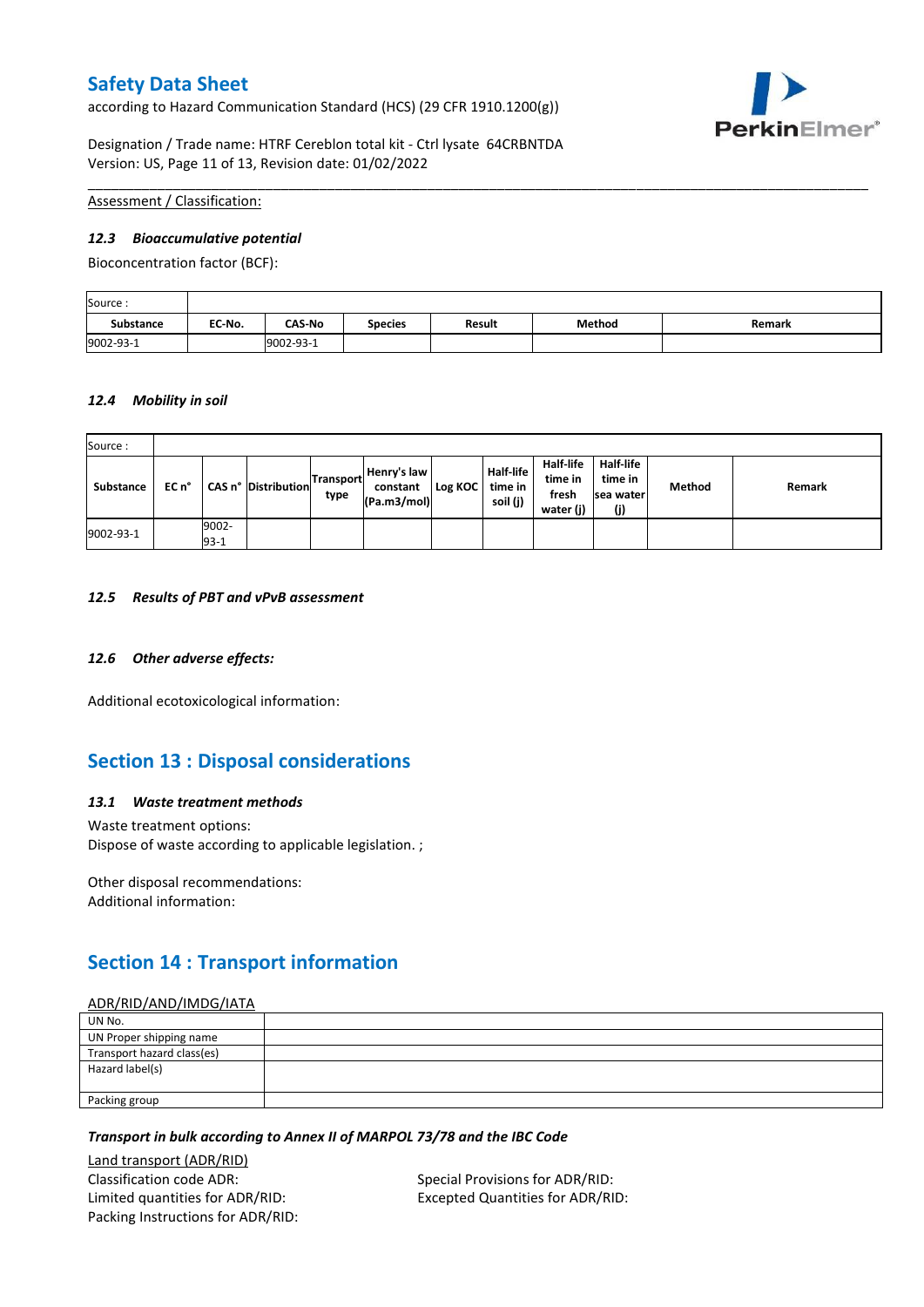according to Hazard Communication Standard (HCS) (29 CFR 1910.1200(g))



Designation / Trade name: HTRF Cereblon total kit - Ctrl lysate 64CRBNTDA Version: US, Page 12 of 13, Revision date: 01/02/2022

| Special packing provisions for ADR/RID:                              |                                                  |
|----------------------------------------------------------------------|--------------------------------------------------|
| Mixed packing provisions:                                            | Portable tanks and bulk containers Instructions: |
| Portable tanks and bulk containers Special Provisions:               |                                                  |
| <b>ADR Tank Code:</b>                                                | ADR Tank special provisions:                     |
| Vehicle for tank carriage:                                           | Special provisions for carriage Packages:        |
| Special provisions for carriage Bulk:                                |                                                  |
| Special provisions for carriage for loading, unloading and handling: |                                                  |
| Special Provisions for carriage Operation:                           |                                                  |
| Hazard identification No:                                            | Transport category (Tunnel restriction code):    |
| Sea transport (IMDG)                                                 |                                                  |
| Marine Pollutant:                                                    | Subsidiary risk(s) for IMDG:                     |
| Packing provisions for IMDG:                                         | Limited quantities for IMDG:                     |
| Packing instructions for IMDG:                                       | <b>IBC</b> Instructions:                         |
| <b>IBC Provisions:</b>                                               | IMO tank instructions:                           |
| UN tank instructions:                                                | Tanks and bulk Provisions:                       |
| EmS:                                                                 | Stowage and segregation for IMDG:                |
| Properties and observations:                                         |                                                  |
| Inland waterway transport (ADN)                                      |                                                  |
| <b>Classification Code ADN:</b>                                      | <b>Special Provisions ADN:</b>                   |
| Limited quantities ADN:                                              | <b>Excepted quantities ADN:</b>                  |
| Carriage permitted:                                                  | Equipment required:                              |
| Provisions concerning loading and unloading:                         |                                                  |
| Provisions concerning carriage:                                      | Number of blue cones/lights:                     |

Air transport (ICAO-TI / IATA-DGR)

Remark:

Subsidiary risk for IATA: Excepted quantity for IATA: Passenger and Cargo Aircraft Limited Quantities Packing Instructions: Passenger and Cargo Aircraft Limited Quantities Maximal Net Quantity : Passenger and Cargo Aircraft Packaging Instructions : Passenger and Cargo Aircraft Maximal Net Quantity : Cargo Aircraft only Packaging Instructions : Cargo Aircraft only Maximal Net Quantity : ERG code: Special Provisions for IATA:

# **Section 15 : Regulatory information**

## *15.1 Safety, health and environmental regulations/legislation specific for the substance or mixture*

#### *15.2 Chemical Safety Assessment:*

For the following substances of this mixture a chemical safety assessment has been carried out :

# **Section 16 : Other information**

## *16.1 Indication of changes*

Date of the previous version:09/01/2022 Modifications: